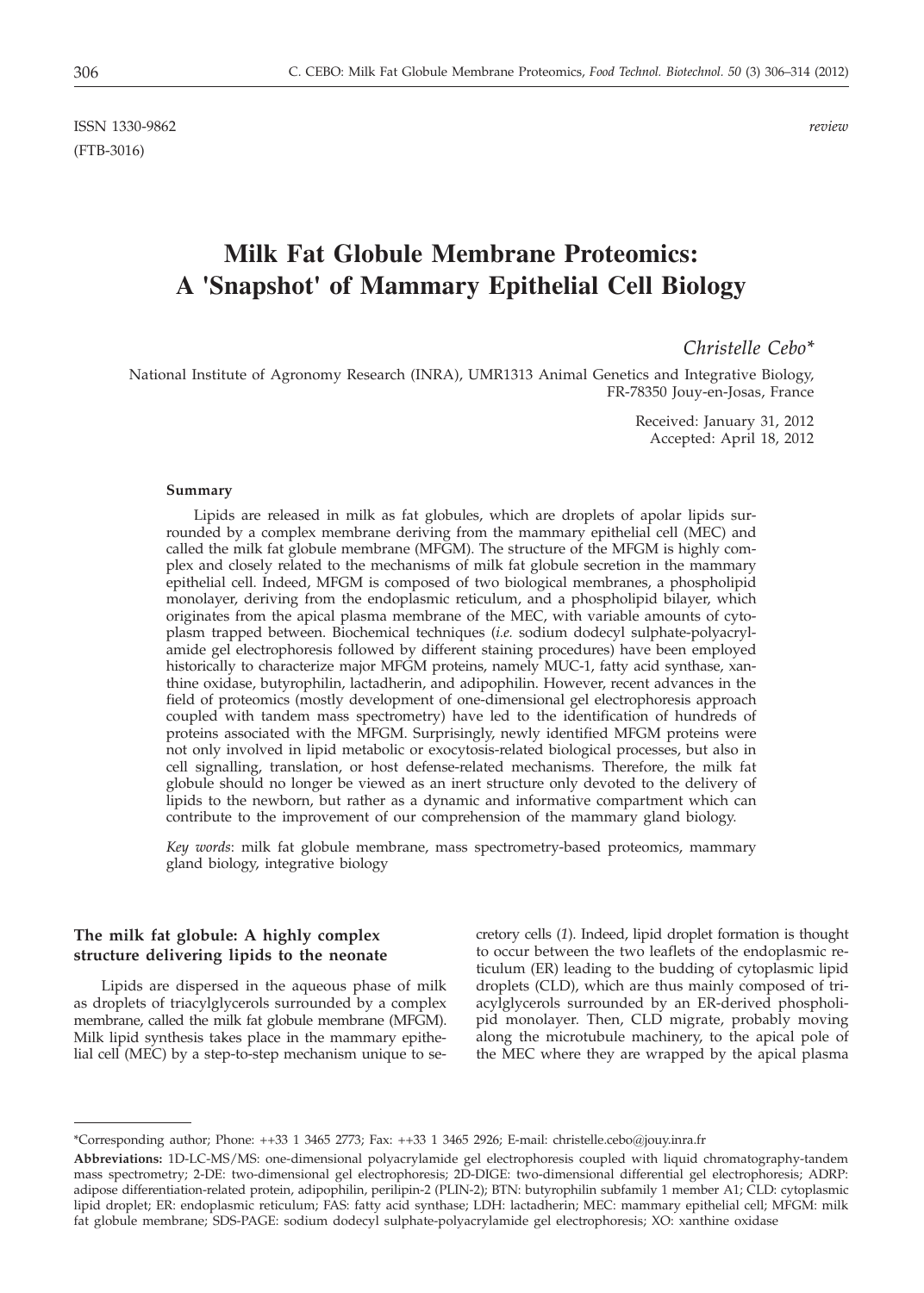

**Fig. 1.** Schematic view of the milk fat globule secretion from the mammary epithelial cell: 1. lipid droplet formation initiates in the endoplasmic reticulum (ER) through the accumulation of neutral lipids between the leaflets of the phospholipid bilayer; 2. lipid droplets can interact with each other through homotypic interactions; 3. lipid droplets can fuse with each other to form larger lipid droplets; 4. material and/or information can be exchanged during heterotypic interactions of lipid droplets with other cellular organelles including the ER, the Golgi complex, peroxisomes, or mitochondria; 5. lipid droplets move along the microtubule machinery to reach the apical pole of the mammary epithelial cell; 6. lipid droplets are finally released as fat globules in milk by being progressively enveloped by the apical plasma membrane. Consequently, most of MFGM-associated proteins belong to the ER and plasma membrane compartments. In addition, cytoplasmic inclusions, known as 'crescents', are often trapped between the outer membrane and the lipid core during the final secretion process. These crescents contain soluble, cytoplasmic proteins which can also be identified in MFGM isolates. ER=endoplasmic reticulum, TG=triacylglycerols

membrane to be released as fat globules in milk (Fig. 1). Hence, MFGM, whose composition is closely related to the mechanisms of milk fat globule secretion from the mammary cell, is composed of an inner phospholipid monolayer derived from the ER, surrounded by an outer phospholipid bilayer, originating from the plasma membrane during budding, with variable amounts of entrained cytoplasm in between (Fig. 1).

Imaging techniques, namely labelling procedures followed by confocal analysis, have recently been used, thus improving our current view of milk fat globules, and a model for the structure of the human MFGM has been proposed (*2,3*). In this model, MFGM polar lipids are organized in two phases, a glycerolipid (phosphatidylcholine, phosphatidylethanolamine, phosphatidylserine, and phosphatidylinositol)-rich, liquid-disordered phase where MFGM proteins are dispersed, and a liquid-

-ordered phase (featuring 'lipid rafts'), composed of sphingomyelin and cholesterol where glycoproteins are excluded. MFGM organization remains, however, largely speculative but appears as a highly complex structure delivering lipids as well as proteins to the offspring. Little is known about the rationale of such a complex organization and MFGM structure-to-function relationships need further investigation.

## **Major MFGM proteins: The molecular diversity of lactadherin through species**

MFGM material can be resolved by sodium dodecyl sulphate-polyacrylamide gel electrophoresis (SDS-PAGE) followed by Coomassie staining into few protein bands corresponding to fatty acid synthase (FAS), xanthine oxidase (XO), butyrophilin (BTN), lactadherin (LDH; formerly known as PAS 6/7), and adipophilin (adipose differentiation-related protein (ADRP) or perilin-2). Mucins (which are large proteins containing more than 50 % O- -glycans by mass) such as MUC-1 and MUC-15 (formerly known as PAS 3) are only visualized by SDS-PAGE followed by periodic-acid Schiff staining revealing only highly glycosylated proteins (Fig. 2).

Most of the studies published to date on MFGM proteins have been dedicated to the bovine species (*4*). However, the part of non-cow's milk production in the total milk production is highly variable across the world and interest in non-cattle milk is still growing (*5*). This highlights the need to better characterize milk from other species than cow. Accordingly, we have recently described major MFGM proteins from goat (*6*), horse (*7*) or camel milk (unpublished data), where data were scarce and we have highlighted prominent differences across species, especially for lactadherin, a major protein of the milk fat globule membrane (*8*). We have shown that lactadherin from goat's milk appears as a single polypeptide chain in 10 % SDS-PAGE, whereas two and four polypeptide chains are respectively identified for lactadherin from camel and horse milk. Although we identified post- -transcriptional variants (*i.e.* splicing variants) for equine lactadherin, the molecular diversity of lactadherin across species is mostly explained by a differential glycosylation of the protein (*7–9*).

Major MFGM proteins have been extensively reviewed (*4*) and a review has recently been dedicated to proteomic analysis of MFGM components (*10*). We will therefore focus our discussion on recent advances in the field of MFGM proteomics, mostly the development of one-dimensional gel electrophoresis coupled with tandem mass spectrometry (1D-LC-MS/MS) together with MS- -based quantitative approaches to analyze the MFGM proteome. A discussion will ensue regarding how proteomics have improved our knowledge on the biology of the mammary gland.

# **Methods of Analyzing the Protein Composition of the Milk Fat Globule Membrane**

#### *MFGM proteomics: A brief history*

In eukaryotes, the proteome (*i.e.* the entire set of proteins expressed by a genome, cell, tissue or organism) is much larger than the genome (around 20 000 genes in the bovine species), in the sense that there are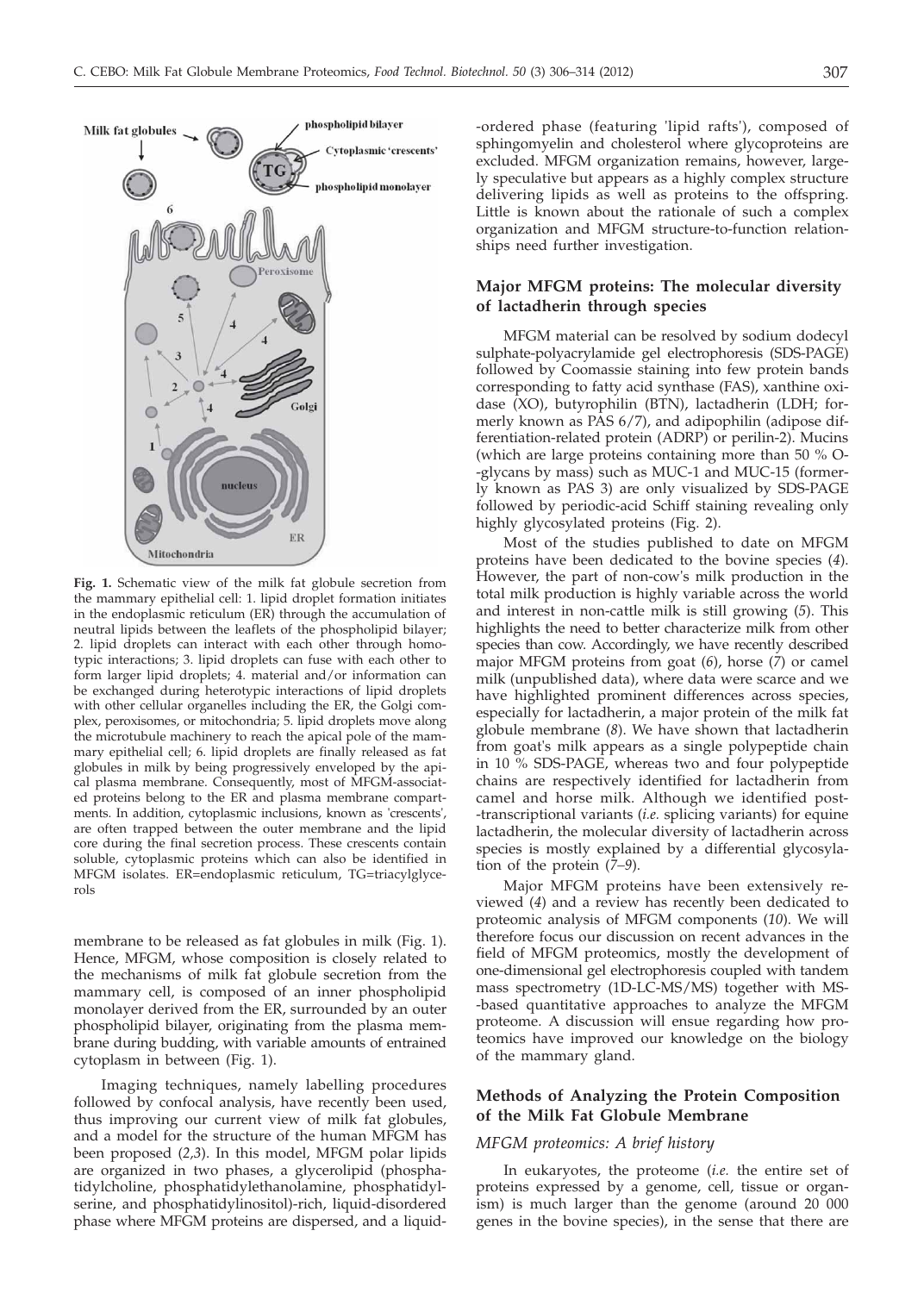

**Fig. 2.** Representative pattern of milk fat globule membrane (MFGM) proteins in SDS-PAGE: a) MFGM proteins of  $25 \mu$ g from bovine (lanes 1–2) and caprine (lanes 3–4) milk were separated on 10 % SDS-PAGE and stained with Bio-Safe (Bio-Rad, Marnes-la-Coquette, France); b) MFGM proteins of 50 µg from bovine (lanes 1–2) or caprine (lanes 3–4) milk were loaded on 6 % SDS-PAGE and stained with periodic acid/Schiff reagent (PAS). Positions of major proteins of the milk fat globule membrane are indicated. FAS=fatty acid synthase, XO=xanthine oxidase, BTN=butyrophilin, LDH=lactadherin, ADRP=adipose-related differentiation protein (adipophilin). Positions of protein standards (kDa) are indicated to the left of the panel. Reprinted from Cebo *et al*. (*6*) with permission from Elsevier

more proteins than genes. Alternative splicing of genes and post-translational modifications (*e.g.* glycosylation or phosphorylation) of gene products greatly increase the number of proteins expressed by a cell at a given time. Biochemical techniques, namely SDS-PAGE followed by different staining procedures, have been initially employed to characterize MFGM proteins, mostly in the bovine species (*4*). The MFGM proteome must be viewed as a minute fraction of the mammary epithelial cell proteome, but it remains highly complex and cannot be adequately analyzed only by means of one-dimensional electrophoresis.

The development of two-dimensional approaches greatly improved the resolution of proteins from complex mixtures. This two-dimensional gel system combines isoelectric focusing (IEF; the proteins are separated according to their isoelectric point) in the first dimension to a discontinuous SDS-PAGE (the proteins are separated according to their molecular mass) in the second

dimension. This technique has been successfully applied to the separation of MFGM proteins in most species, including human (*11,12*), bovine (*13,14*), equine (*15*), and buffalo (*16*) species.

However, conventional 2-DE (*i.e.* isoelectric focusing followed by SDS-PAGE) is not appropriate for the separation of large and hydrophobic proteins as found in the MFGM. Because they interfere with the isoelectric focusing step of conventional 2-DE, ionic detergents such as SDS, which efficiently solubilize hydrophobic proteins, cannot be used to extract proteins from MFGM. Uncharged chaotropes (urea and thiourea) and non-ionic detergents are therefore used to solubilize samples for 2-DE. Improved extraction protocols have been proposed for resolving MFGM proteins by conventional 2-DE (*14, 17*). However, IEF-compatible lysis buffers do not extract hydrophobic proteins efficiently, and true-membrane proteins are consequently depleted during conventional 2-DE (*18*).

Due to the limitations of conventional 2-DE for the separation of highly hydrophobic proteins, alternative strategies have been proposed for separating membrane proteins. These strategies are based on the differential solubility of proteins in cationic detergents such as 16- -benzyldimethyl-*n*-hexadecylammonium chloride (16- -BAC) and in anionic detergents such as SDS (*19,20*). However, the resolving power of this non-conventional 2-DE approach (namely, 2D-16-BAC/SDS-PAGE) is considerably lower than the resolving power of conventional 2-DE.

A technological breakthrough occurred over the past decade with the development of one-dimensional gel electrophoresis approach coupled with tandem mass spectrometry (1D-LC-MS/MS). In this approach, proteins are first separated by SDS-PAGE, and then they are visualized by Coomassie Blue staining. Each lane is cut into a various number of slices (depending on the complexity of the sample), and each slice is digested with trypsin. Resulting peptides are subsequently analyzed by liquid chromatography coupled with tandem mass spectrometry (LC-MS/MS). This approach, namely, pre- -fractionation of samples by one-dimensional SDS-PAGE prior to LC-MS/MS analysis, is particularly well suited to the analysis of MFGM proteome. First, ionic detergents such as SDS possess a high capacity to solubilize hydrophobic proteins as found in the MFGM. Second, major discrepancies are observed in the MFGM with regard to protein abundance. For example, butyrophilin can constitute up to 40 % of the total protein content in the bovine MFGM (*4*). Prefractionation of samples by 1D electrophoresis therefore improves the detection of low abundance proteins associated with the MFGM.

This methodology has been first applied to the analysis of bovine MFGM proteome (*21*). By using this approach, Reinhardt and Lippolis (*21*) identified 120 proteins associated with the bovine MFGM. The method was then applied in the identification of MFGM-associated proteins in the human species (*22*). This approach has demonstrated its feasibility even for non fully-sequenced genomes such as *Ovis aries* (sheep) (*23*), since protein identification by MS can be efficiently performed, either by comparison with homologous proteins from other species or with translated expressed sequence tags (ESTs).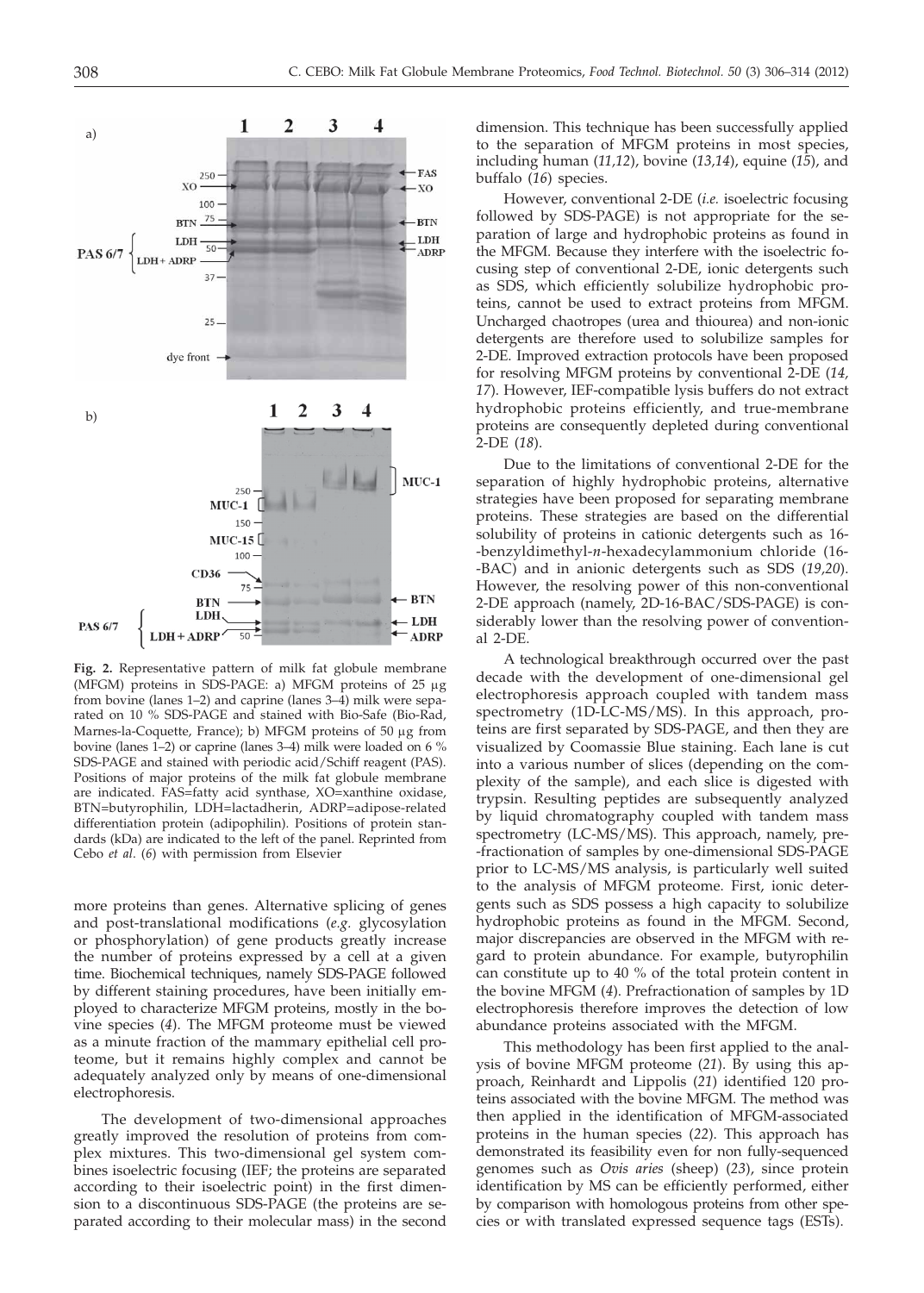# *MFGM proteomics: The need to standardize sample extraction procedures*

Whatever the method used for the analysis of MFGM proteome (2-DE or 1D-LC-MS/MS), a particular attention must be paid to sample preparation, from sampling to MFGM protein extraction. Multiple studies have been reported for MFGM proteome analysis, and most of these studies do not agree on the protocol for MFGM protein extraction, thus precluding inter-study comparison of the data. Indeed, several methods for the extraction of MFGM proteins have been employed to date. Roughly, four steps are required for MFGM protein extraction: (*i*) the separation of fat globules from whole milk (skimming), (*ii*) the washing of the cream (to avoid contamination by caseins or whey proteins), (*iii*) the release of membrane fragments by disruption of fat globules (*e.g.* freezing/thawing and homogenization), and (*iv*) the collection of MFGM pellet by ultracentrifugation (usually, 1 h at 100 000 $\times$ g at low temperature followed by washing of the membrane pellet) (*21,24*). A direct extraction procedure of washed fat globules by chemical detergents (the most potent detergent being SDS) is also often employed (*6,12,15,25*). This latter protocol often requires delipidation of samples (*e.g.* protein precipitation by the chloroform/methanol extraction procedure and resolubilization of proteins) to avoid interfering with subsequent analyses (*17,25*).

However, authors do not agree on MFGM protein extraction procedures. Regarding the sampling, some authors use pooled milk samples (*12,15,21,22,24*), whereas individual aliquots are used for subsequent analyses in other studies (*6,7,23,25*). The question whether to pool the samples or not is an important issue which has been largely debated in other large-scale studies (*i.e.* transcriptomics), but relatively little in proteomics. Pooling has been proposed as a strategy to average biological variability, based on the assumption that measurements of the pooled signal correspond to the average of the individual signal measurements. However, the value of pooling is controversial, since pooling can be viewed as a loss of individual information (*26*).

Regarding the washing steps of fat globules, multiple procedures are employed. Some authors use ultrapure water (*13*), whereas others use saline buffers (*6,12, 15,21,22*). However, major discrepancies exist with regard to the composition of washing buffers, to the centrifugation speed, or to the operating temperature. These issues must be definitively addressed and standardized, since the choice of a washing buffer together with the number of washes of the cream influence the recovery as well as the purity of the MFGM fraction (*27*). Cooling of milk samples to 4 °C also induces changes in the distributions of MFGM proteins between the skimmed milk phase and the cream phase (*28*).

Multiple extraction methods of MFGM proteins have also been reported. For bovine MFGM proteome characterization, authors used a mechanical disruption of fat globules by several homogenization steps, followed by ultracentrifugation (100 000 $\times$ g for 1 h). The membrane pellet is further washed and finally resuspended in 10 mM Tris-HCl buffer, 2 mM  $MgCl<sub>2</sub>$ , pH=7.5, containing EDTA and protease inhibitors. An additional step is performed in order to extract intrinsic MFGM proteins (*21*). In a recent study, Hettinga *et al.* (*22*) used a different procedure to extract bovine MFGM proteins. After washing, the cream is mixed with an equal volume of ultrapure water, sonicated, and centrifuged to remove fat. The watery subnatant is assumed to contain MFGM proteins (*22*). The latter authors have identified most of the previously reported MFGM proteins (*21*), and they have reported the identification of almost 120 additional MFGM proteins. Although the authors suggest that the sensitivity of their identification method is higher compared with previous studies, the two extraction procedures of MFGM proteins are fully different (*21,22*). A delicate issue is now to define who of these two authors holds the true proteome of bovine MFGM. Direct extraction of MFGM proteins from fat globules by ionic detergents (mostly 2 % SDS (by mass per volume)) is also often employed (*6,12,25*). One can logically assume that this extraction protocol is more efficient with regard to sampling of proteins originating from the cytoplasm of the MEC, *i.e.* proteins trapped between the outer fat globule bilayer and the triacylglycerol core during the budding process.

An interesting study compared the yield, gross composition (including total lipids, protein, and carbohydrates), and enzymatic activities in the MFGM fraction prepared from three procedures: acidification, ultracentrifugation, and salting out of membrane fragments released by churning of the cream. Results showed that the composition of bovine MFGM is actually affected by the isolation method (*29*).

## *MS-based proteomics: Applications of quantification strategies to MFGM proteomics*

The field of high-throughput proteomics has moved from simple protein identification to accurate quantification of protein abundances in a particular organism or tissue, at a particular time, or under particular conditions. Two main strategies have emerged for quantitative MS-based proteomics, including metabolic or chemical labelling of samples, and label-free quantitation, which is based on spectral counting or measurements of precursor ion intensity (*30,31*).

Chemical labelling can be performed either at the protein (*e.g.* isotope-coded affinity tag method or ICAT) or at the peptide level. At the peptide level, the most popular method is probably the isobaric tags for relative and absolute quantitation (iTRAQ) method. The iTRAQ method is based on the covalent labelling of the N-terminus and side chain amines of peptides from protein digestions with tags of various masses. These samples are then pooled and usually fractionated by LC-MS/MS. A database search is performed after that using the fragmentation data to identify the labelled peptides and hence the corresponding proteins. However, these methods are time-consuming and they are frequently using expensive labelling kits. A fast and inexpensive labelling method has been described recently (*31*). Peptides arising from trypsin digestion of samples (*e.g.* control and treated samples) are labelled with distinct stable isotope dimethyl labels. The labelled samples are mixed together and subsequently analyzed by LC-MS. The mass difference of the dimethyl labels is used to compare the peptide a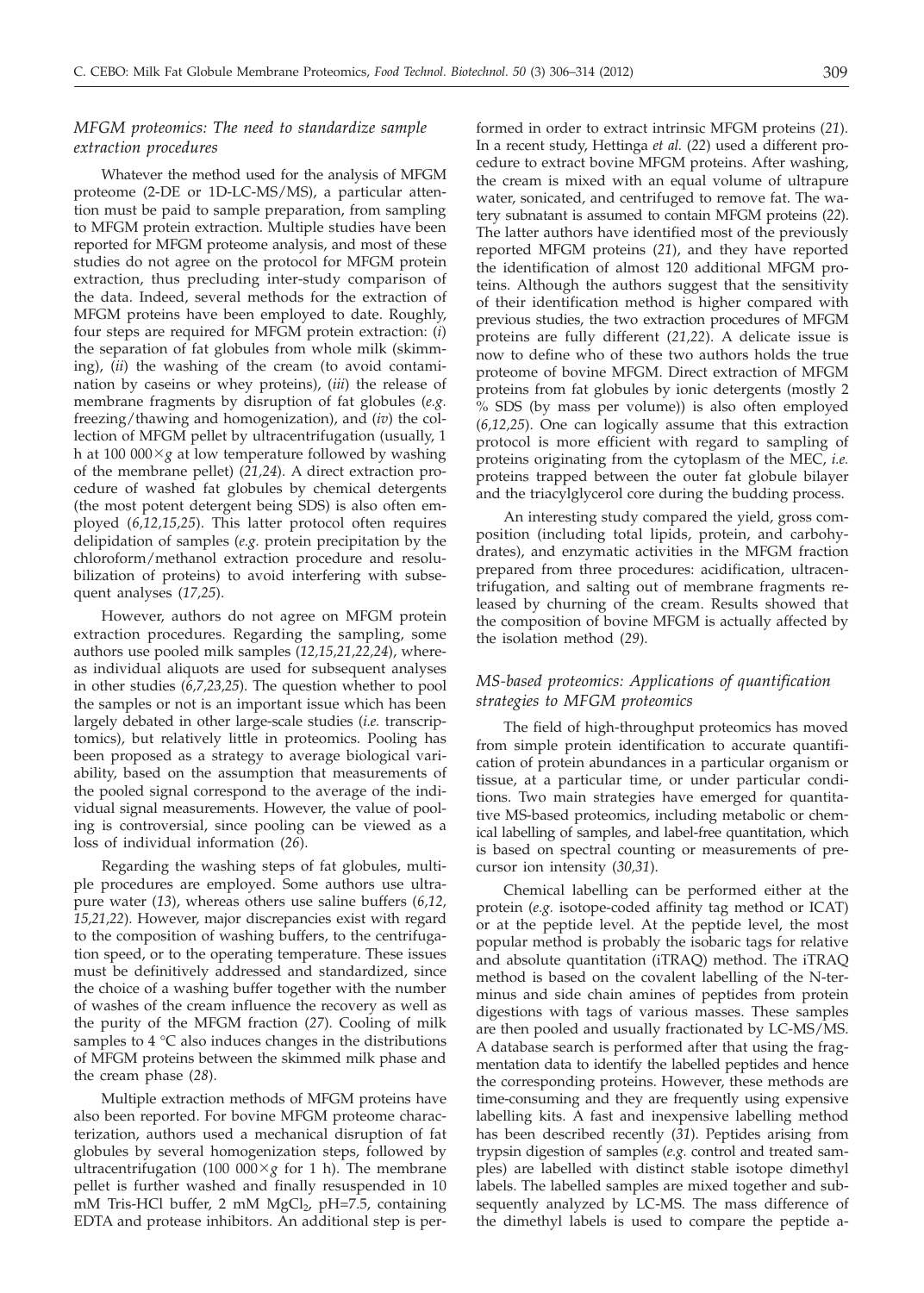bundance in the different samples (*31*). Regardless of the technique, each labelling strategy provides only relative quantification of a given protein between samples, thus precluding inter-study comparisons.

A method for the absolute quantification of proteins has nonetheless been described. This method relies on the use of a synthetic internal standard peptide that is introduced at a known concentration during sample preparation. This peptide mimics a peptide produced during proteolysis of a target protein, except that it is enriched in stable isotopes. The mass difference allows the mass spectrometer to discriminate between these two species. The ratio between the amounts of the isotope-labelled internal standard peptide and the unlabelled peptide (*i.e.* arising from the trypsin digestion of the targeted protein) permits the quantification of the desired protein (*32*). However, this quantification method cannot be applied to large-scale proteomic studies.

Besides these labelling methods, label-free proteomics has gained great popularity during the past few years. Label-free approaches for quantitative MS-based proteomics can be divided into two main strategies: spectral counting, which is based on counting the number of peptides assigned to a protein in an MS/MS experiment, and integrated measurements of chromatographic data (ion intensities and peak area data). Combining the methods of label-free quantitation seems to be necessary to obtain reliable results and to gain sensitivity. Label-free proteomics requires normalization steps of raw data for accurate quantitation and rigorous statistical assessment of data. A major concern with MS-based quantitative proteomics (either in a labelling or a label-free approach) arises when peptide sequences can be matched to more than one protein during MS/MS identification. Working only with unique peptides is difficult to consider. Limitations additionally arise from the resolution of LC signal, since some peptides may have overlapping retention times and are therefore co-eluted. However, it is generally admitted that MS-based quantitative proteomics is more accurate than gel-based quantitation methods (*33*). It has also been reported recently that expression data generated using label-free proteomics are in good accordance with expression data arising from ELISA (enzyme-linked immuno sorbent assay) experiments (*34*).

Quantification of MFGM proteins has been performed either by using labelling techniques (*24,35,36*) or by label- -free proteomics (*23,25,37,38*). Applications of quantitative MS-based MFGM proteomics in the lactation biology area, ranging from the characterization of developmental changes throughout lactation (*24,25*) to the identification of the biological response of mammary gland to bacterial infection (*i.e.* mastitis (*37*)) will be discussed further in detail.

## *Limitations of MS-based proteomics*

Recent advances in MS-based proteomics have largely contributed to making significant strides in the field of biology. However, despite a constant upgrading of mass spectrometers, the reliability of MS-based proteomics is low. A major concern in proteomics is the high complexity of biological samples, especially in shotgun proteomic strategies. Actually, a single MS/MS spectrum can match many proteins, either those belonging to different protein families but presenting a high sequence homology, or those arising from alternatively spliced genes (*39*). From this point of view, benefits of 2-DE separation of proteins, which results in reducing the complexity of samples subjected to MS identification, are indisputable.

To precisely address the question of reliability of MS- -based proteomics, the Human Proteome Organization (HUPO) has recently performed a test sample study (*40*). A test sample made up of twenty human proteins of high purity and at equimolar ratios was distributed to twenty-seven labs (both academic labs and vendors) worldwide. Each protein of the test sample that contained one or more unique tryptic peptides of 1250 Da was chosen to test for ion selection and peptide sampling in mass spectrometers. Even when working on this low- -complexity sample, only seven labs identified the twenty proteins correctly, and only one lab identified all tryptic peptides of 1250 Da. Common problems encountered by participating labs were identified as environmental contaminations, database matching and curation of protein identifications (*40*).

Indeed, proteomics generates huge amounts of MS/ MS spectra, and the manual sequencing of corresponding peptides is not feasible. Consequently, search algorithms are used to match the MS/MS spectra of peptides with the protein sequence in databases. However, the recovery of results produced by different search engines is fairly low, especially when dealing with complex protein mixtures of variable abundance. For example, when using the same MS/MS dataset, the overlap between Sequest and Mascot (two popular search engines) represents only 51 % of the Mascot matches and 39 % of the Sequest matches (*41*). A 'reversed database' (*i.e.* a database in which the sequences have been scrambled to produce only false positive identifications) can be used to estimate the false discovery rate (FDR). However, reversed databases do not evaluate the false negative error rate. Another frequently encountered problem is the incomplete status of search databases. Thus, using different databases for MS/MS spectra matching may lead to irreproducibility of protein identification results.

# **MFGM Proteomics: A Powerful Tool to Improve Our Understanding of Mammary Epithelial Cell Biology**

#### *Challenging views of milk lipid secretion*

Although lipid droplets can be synthesized by other cell types (*e.g.* adipocytes, hepatocytes, *etc.*), lipids are secreted into milk by a mechanism unique to the MEC. Triacylglycerol synthesis is thought to occur between the two leaflets of the ER, thus resulting in the release of cytoplasmic lipid droplets (CLD) coated with a phospholipid monolayer. However, based on the observations arising from freeze-fracture experiments, some authors suggested that lipid droplet biosynthesis takes place in specialized cup-shaped regions of the ER, and that adipophilin appears to function in transferring lipids from the ER to the lipid droplet surface (*42*). The same authors proposed that the final budding of CLD from the MEC and their release as fat globules in milk is con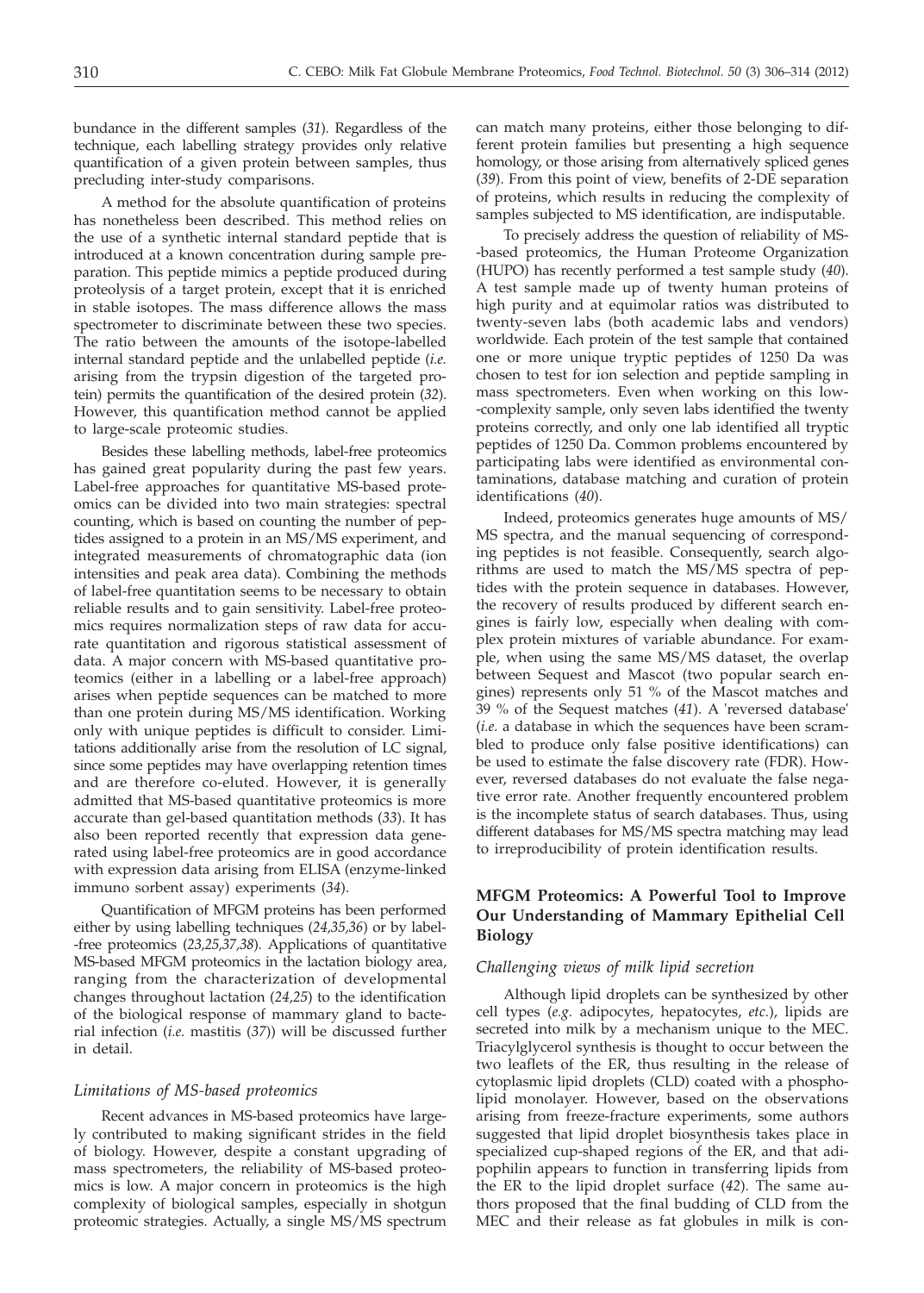trolled by butyrophilin homotypic interactions rather than xanthine oxidase-butyrophilin-adipophilin interactions, as previously hypothesized (*1,43,44*). The recent finding that adipophilin C-terminal domain is able to bind to plasma membrane by itself provides new insights in molecular steps involved in milk lipid secretion (*45,46*).

Despite all these challenging views, one can agree on the fact that lipid droplets are released into the cytoplasm of the MEC as a core of triacylglycerols surrounded by a monolayer originating from the ER, and that these cytoplasmic lipid droplets are released as fat globules in milk by being progressively enveloped by the apical plasma membrane of the MEC, with variable amounts of cytoplasm entrained between the two biological membranes. The milk fat globule membrane (MFGM), the membrane surrounding lipids in milk, can therefore be viewed as a 'sampling' of the mammary epithelial cell. In addition, recent studies have suggested that lipid droplets are not inert structures involved in the delivery of lipids to the newborn. Instead, it has been demonstrated that lipid droplets can interact with each other (homotypic interactions; Fig. 1) or with other organelles of the MEC, including the Golgi apparatus, peroxisomes, or mitochondria (heterotypic interactions (*47,48*); Fig. 1). It has also been demonstrated that lipid droplets can serve as transient storage depot for proteins, allowing their proper delivery to their ultimate destination within the cell through the microtubule machinery in a controlled manner over time (*49*). Hence, the MFGM reflects dynamic changes occurring within the MEC and can therefore provide a 'snapshot' of mammary gland biology under particular conditions.

The recent technological breakthroughs of MS-based proteomics together with the unique secretion process of lipids occurring within the MEC emphasize the MFGM proteomics as a powerful tool to unravel mammary gland biology. In this context, significant improvements in the comprehension of lactation biology have been achieved over the past five years. MFGM proteomic studies can be classified into three main research areas: (*i*) the comprehension of lipid secretory pathways within the MEC, and the alterations of these lipid secretory mechanisms under (*ii*) physiological conditions (*e.g.* lactation stage), or (*iii*) pathological conditions (*e.g.* mastitis).

# *MFGM proteomics as a powerful tool to identify partners of lipid secretion in mammals*

Identification of proteins in the MFGM may help to identify genuine partners of lipid droplet secretion in the MEC and their release as fat globules in milk. First evidence for a link between ER and lipid secretory mechanisms was reported in a study based on 2-DE proteomics and comparing mammary and liver CLD proteomes on one hand, and MFGM composition on the other hand (*50*). By this method, authors identified 15 proteins specifically found both in MFGM and in mammary CLD fractions, thus suggesting a potential role of these proteins in initial steps of lipid secretion in the MEC (*50*). A 1D-LC-MS/MS approach in the bovine species led to the identification of 120 MFGM-associated proteins. Among these proteins, more than 50 % were associated with a membrane/protein trafficking, cell signalling, or fat/

transport metabolism function (*21*). One can reasonably hypothesize that these proteins are involved in lipid secretory mechanisms in the MEC, from the initial budding in the ER to the secretion as fat globules in milk. Several studies identifying MFGM-associated proteins have already been reported (*22,23*), and we are currently working on MFGM proteins from other species (unpublished data). Taken together, these studies will open new roads in the understanding of lipid secretion pathways in mammary epithelial cells.

# *MFGM proteomics to unravel mammary epithelium cell biology*

Variations in the MFGM composition may be linked to dynamic changes occurring within the mammary epithelial cell. MS-based quantitative proteomics is used to investigate variations in MFGM protein abundances, for example throughout lactation. This has already been completed in the bovine (*24*) and human (*25*) species. In the cow, Reinhardt and Lippolis (*24*) used a shotgun proteomic approach coupled with iTRAQ labelling of peptides to quantify protein changes in the MFGM from colostrum and mature milk (*24*). Interestingly, they identified 26 up-regulated proteins and 19 down-regulated proteins in the mature MFGM compared with colostrum MFGM. Proteins associated with lipid synthesis (*e.g.* acyl-CoA synthetase, cell death-inducing DFFA-like effector A (CIDE-A), fatty acid-binding protein (FABP), *etc.*) and secretion (remarkably, the tripartite complex of proteins xanthine oxidase, butyrophilin, and adipophilin) were most expressed in mature MFGM, whereas apolipoproteins or immune-related proteins (*e.g.* lactoferrin, Ig γ-1 chain C region, *etc*.) were more expressed in colostrum MFGM. In the human MFGM, Liao *et al.* (*25*) used a label-free MS-based proteomic approach to characterize protein changes in a 12-month lactation period. They also reported quantitative variations regarding the MFGM protein composition that may be related to dynamic changes in the mammary gland throughout lactation (*25*). Despite the fact that these studies have major discrepancies with regard to the MFGM sample extraction protocol or MS-based quantitative analyses, they pointed out differential expression of MFGM proteins throughout lactation that may be related to the widely recognized nutritional value of MFGM (*51*).

A recent study has reported that MFGM proteomics can also be used to decipher the biological response of mammary cells to bacterial infection (*37*). MFGM samples were collected from lactating ewes spontaneously infected by *Mycoplasma agalactiae*, an important pathogen of small ruminants, affecting several tissues including the mammary gland, and causing significant losses in the sheep and goat milk industries. MFGM samples from *M. agalactiae*-positive or -negative ewes were extracted and subjected to either 2D-DIGE or label-free MS-based proteomics. Authors identified 68 statistically significant differentially expressed MFGM proteins upon *M. agalactiae* infection. Proteins involved in inflammation and immune defense (*e.g.* cathelicidin-1, calgranulin B, *etc*.) or oxidative stress (such as the mitochondrial superoxide dismutase) were over-expressed during a natural *M. agalactiae* infection, whereas the expression of genuine MFGM pro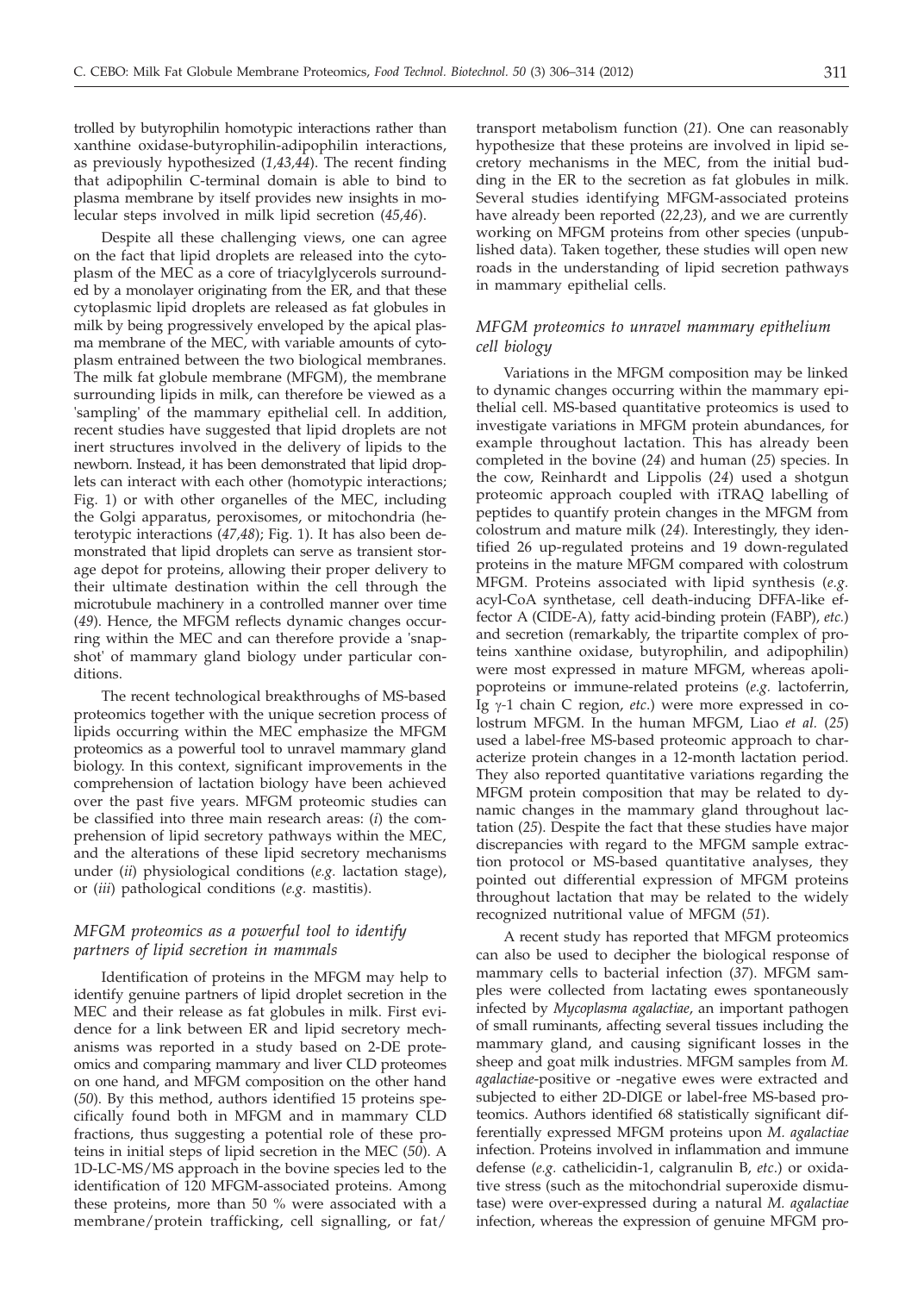teins devoted to the lipid synthesis and secretion (*e.g.* xanthine oxidase, perilipin-2, fatty acid binding protein, *etc.*) decreased (*37*). Taken together, these data provide new insights in the biological response of the mammary gland to bacterial infection and point out MS-based proteomics as a valuable tool to characterize early markers of mastitis in lactating animals.

## **Future Challenges: Integrating 'Omics' Data**

Large-scale datasets arising from 'omics' experiments (*i.e.* transcriptomics, proteomics, or even metabolomics) are accumulating. However, our ability to integrate them meaningfully is poor. To make sense to the community, protein or gene lists must be converted into biology.

To address the need for consistent descriptions of gene products in different databases, the Gene Ontology (GO) project has developed three structured controlled vocabularies (ontologies) that describe gene products in terms of their associated biological processes, cellular components and molecular functions in a species-independent manner (*52*). Molecular function describes activities, such as catalytic or binding activities, that occur at the molecular level. Broad functional terms are catalytic activity, transporter activity, or binding. Narrower functional terms are GTPase activity (GO:0003924) or carbohydrate binding (GO:0030246). A biological process is a series of events accomplished by one or more ordered assemblies of molecular functions, *e.g.* lipid biosynthetic process (GO:0008610). The cellular component ontology describes locations at the levels of subcellular structures and macromolecular complexes. Examples of cellular components are apical plasma membrane (GO: 0016324), or SNARE complex (GO:0031201).

Besides GO annotation of protein or gene lists, enrichment analysis is a meaningful strategy that increases the likelihood for researchers to identify biological processes which are under investigation. The principle of enrichment analysis is that if a biological process is abnormal in a given study, the co-functioning genes (or proteins) should have a higher potential (enriched) to be selected. To decide the degree of enrichment, a certain background must be set up in order to perform the comparison. For example, if 10 % of the user's genes are kinases *vs.* 1 % of the genes in the human genome (this is the gene population background), kinases are enriched in the user's study, and therefore may play important roles in that study.

A range of free web-based browsers helps scientists to browse the ontologies (full list available at *http://www. geneontology.org/GO.tools.shtml*). DAVID (The Database for Annotation, Visualization and Integrated Discovery (*53*)) is one of the most popular software solutions dedicated to the functional annotation and enrichment analysis of large datasets. By the year 2010, DAVID tools had been cited in over 2000 publications. A paper published in *Nature Protocols* describes step-by-step procedure to use DAVID (*54*).

Biological interpretation of large-scale datasets also requires visualizing them in protein-protein interaction networks. Within a cell, protein interactions range from

pairwise (*e.g.* ligand-receptor binding during signal transduction) to the formation of macromolecular complexes involving many proteins. These protein networks can be visualized using dedicated software, either free or under commercial license. Cytoscape (*55*) is an open source software platform for visualizing complex networks and integrating these with any type of attribute data. A lot of freely available plug-ins can be used, for example for inferring new networks or for functional enrichment of networks (*56*). Ingenuity Pathway Analysis (IPA) is data analysis software from Ingenuity® Systems (*57*). It analyzes data from a variety of experimental platforms and provides accurate biological insight into the interactions between genes or proteins. The advantage of IPA software compared to others is probably that modelled relationships are manually reviewed for accuracy.

Future challenges to a better understanding of biological systems (*e.g.* lipid secretion pathways in the mammary gland) will be to simultaneously integrate 'omics' data from different experiments on a single sample, for example transcriptomics and proteomics on the milk fat globule. Indeed, it has recently been shown that the milk fat globule contains high-quality messenger RNA that can be used in transcriptomic studies, either in the human (*58,59*) or non-human species (*7*). Thus, the milk fat globule can now be viewed as a sampling of the mammary gland that can be used to improve our integrated view of mammary gland biology. Several bioinformatic packages devoted to the integrative analysis of multiple datasets from different technology platforms are already available on the web (*e.g.* IntegrOmics (*60*)).

## **Concluding Remarks**

If traditional biochemical approaches have been primarily used to characterize major MFGM proteins, technological breakthroughs which occurred over the past decade (most notably, the development of 1D-LC-MS/MS) have led to the identification of hundreds of MFGM-associated proteins. In addition, the fact that the MFGM most likely reflects the mammary epithelial cell content and the emergence of quantitative proteomics may help to decipher biological mechanisms occurring in the mammary gland with regard to physiological (*e.g.* lactation stage) or pathological (*e.g.* mastitis) conditions. However, there are a wide range of procedures for the preparation of MFGM material, from milk sampling to MFGM protein extraction. Standardization of methods when working on MFGM is thus mandatory to increase the recovery of proteomic studies and to improve our integrated view of mammary gland biology.

#### *Acknowledgements*

I extend my sincere thanks to Dr Patrice Martin (INRA, UMR1313 Animal Genetics and Integrative Biology Unit, Jouy-en-Josas, France) for entrusting me with the MFGM topic in the laboratory, and for the use of laboratory facilities in the Iso Cell Express (ICE) platform. I warmly thank Dr Céline Henry (from the INRA proteomic platform (PAPSSO), Jouy-en-Josas, France) for her valuable skills in the field of proteomics.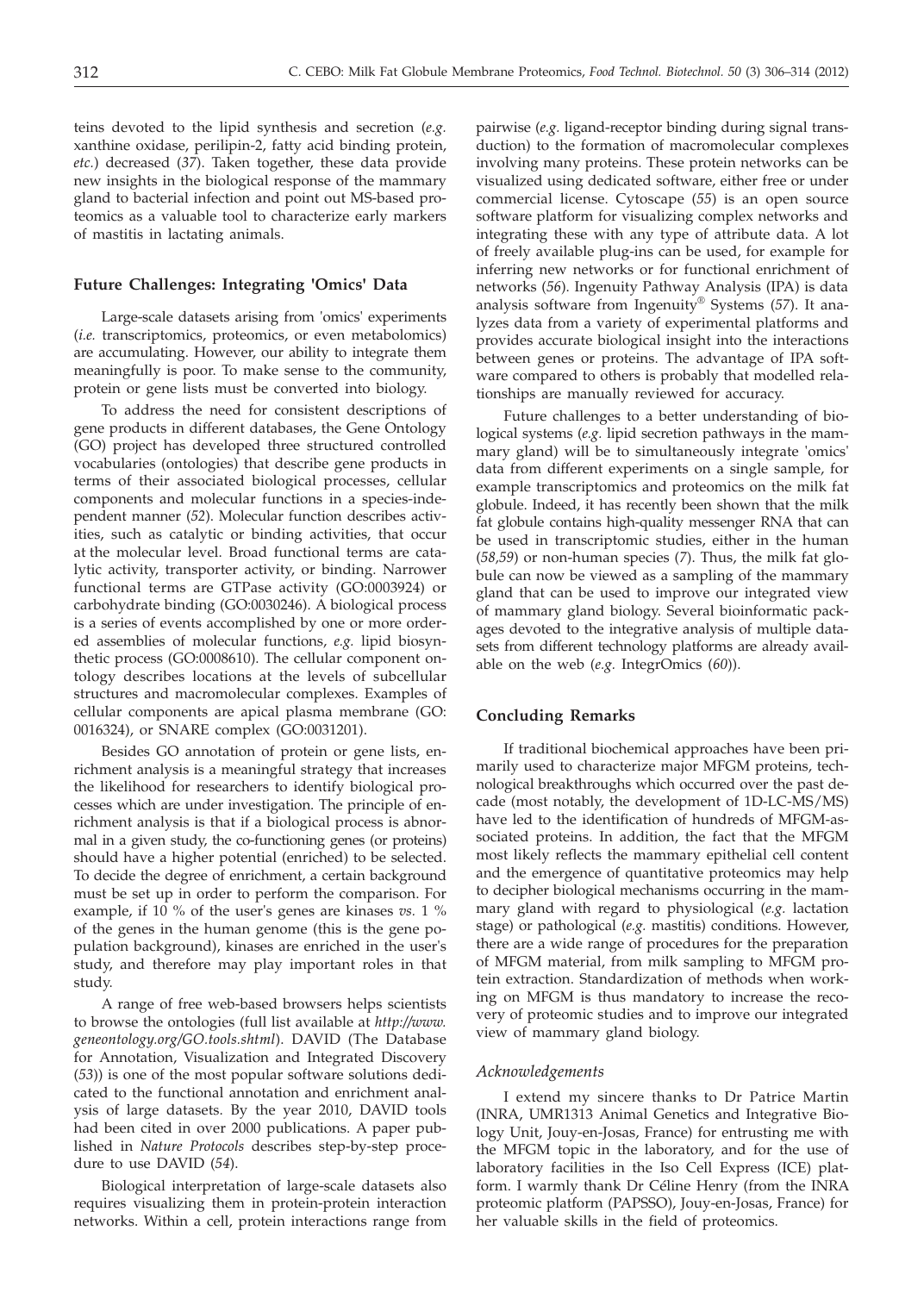#### **References**

- *1.* I.H. Mather, T.W. Keenan, Origin and secretion of milk lipids, *J. Mammary Gland Biol. Neoplasia, 3* (1998) 259–273.
- *2.* C. Lopez, M.N. Madec, R. Jimenez-Flores, Lipid rafts in the bovine milk fat globule membrane revealed by the lateral segregation of phospholipids and heterogeneous distribution of glycoproteins, *Food Chem. 120* (2010) 22–33.
- *3.* C. Lopez, O. Ménard, Human milk fat globules: Polar lipid composition and *in situ* structural investigations revealing the heterogeneous distribution of proteins and the lateral segregation of sphingomyelin in the biological membrane, *Colloids Surf. B, 83* (2011) 29–41.
- *4.* I.H. Mather, A review and proposed nomenclature for major proteins of the milk-fat globule membrane, *J. Dairy Sci. 83* (2000) 203–247.
- *5.* B. Faye, G. Konuspayeva, The sustainability challenge to the dairy sector – The growing importance of non-cattle milk production worldwide, *Int. Dairy J. 24* (2012) 50–56.
- *6.* C. Cebo, H. Caillat, F. Bouvier, P. Martin, Major proteins of the goat milk fat globule membrane, *J. Dairy Sci. 93* (2010) 868–876.
- *7.* C. Cebo, E. Rebours, C. Henry, S. Makhzami, P. Cosette, P. Martin, Identification of major milk fat globule membrane proteins from pony mare's milk highlights the molecular diversity of lactadherin across species, *J. Dairy Sci. 95* (2012) 1085–1098.
- *8.* C. Cebo, P. Martin, Inter-species comparison of milk fat globule membrane proteins highlights the molecular diversity of lactadherin, *Int. Dairy J. 24* (2012) 70–77.
- *9.* J. Hvarregaard, M.H. Andersen Lars Berglund, J.T. Rasmussen, T.E. Petersen, Characterization of glycoprotein PAS-6/ 7 from membranes of bovine milk fat globules, *Eur. J. Biochem. 240* (1996) 628–636.
- *10.* M. Cavaletto, M.G. Giuffrida, A. Conti: Milk Fat Globule Membrane Components – A Proteomic Approach. In: *Bioactive Components of Milk*, Springer, New York, NY, USA (2008) pp. 129–142.
- *11.* J. Charlwood, S. Hanrahan, R. Tyldesley, J. Langridge, M. Dwek, P. Camilleri, Use of proteomic methodology for the characterization of human milk fat globular membrane proteins, *Anal. Biochem. 301* (2002) 314–324.
- *12.* D. Fortunato, M.G. Giuffrida, M. Cavaletto, L.P. Garoffo, G. Dellavalle, L. Napolitano *et al.*, Structural proteome of human colostral fat globule membrane proteins, *Proteomics, 3* (2003) 897–905.
- *13.* B.Y. Fong, C.S. Norris, A.K.H. MacGibbon, Protein and lipid composition of bovine milk-fat-globule membrane, *Int. Dairy J.* 17 (2007) 275–288.
- *14.* L. Bianchi, M. Puglia, C. Landi, S. Matteoni, D. Perini, A. Armini *et al.*, Solubilization methods and reference 2-DE map of cow milk fat globules, *J. Proteomics, 72* (2009) 853- –864.
- *15.* C. Barello, L.P. Garoffo, G. Montorfano, S. Zava, B. Berra, A. Conti, M.G. Giuffrida, Analysis of major proteins and fat fractions associated with mare's milk fat globules, *Mol. Nutr. Food Res. 52* (2008) 1448–1456.
- *16.* C. D'Ambrosio, S. Arena, A.M. Salzano, G. Renzone, L. Ledda, A. Scaloni, A proteomic characterization of water buffalo milk fractions describing PTM of major species and the identification of minor components involved in nutrient delivery and defense against pathogens, *Proteomics, 8* (2008) 3657–3666.
- *17.* S. Quaranta, M.G. Giuffrida, M. Cavaletto, C. Giunta, J. Godovac-Zimmermann, B. Canas *et al.*, Human proteome enhancement: High-recovery method and improved two- -dimensional map of colostral fat globule membrane proteins, *Electrophoresis, 22* (2001) 1810–1818.
- *18.* R.J. Braun, N. Kinkl, M. Beer, M. Ueffing, Two-dimensional electrophoresis of membrane proteins, *Anal. Bioanal. Chem. 389* (2007) 1033–1045.
- *19.* J. Hartinger, K. Stenius, D. Högemann, R. Jahn, 16-BAC/ SDS-PAGE: A two dimensional gel electrophoresis system suitable for the separation of integral membrane proteins, *Anal. Biochem. 240* (1996) 126–133.
- *20.* R.P. Zahedi, C. Meisinger, A. Sickmann, Two-dimensional benzyldimethyl-*n*-hexadecylammonium chloride/SDS-PAGE for membrane proteomics, *Proteomics, 5* (2005) 3581–3588.
- *21.* T.A. Reinhardt, J. Lippolis, Bovine milk fat globule membrane proteome, *J. Dairy Res. 73* (2006) 406–416.
- *22.* K. Hettinga, H. van Valenberg, S. de Vries, S. Boeren, T. van Hooijdonk, J. van Arendonk, J. Vervoort, The host defense proteome of human and bovine milk, *PLoS One, 6* (2011) e19433.
- *23.* S. Pisanu, S. Ghisaura, D. Pagnozzi, G. Biosa, A. Tanca, T. Roggio *et al.*, The sheep milk fat globule membrane proteome, *J. Proteomics, 74* (2011) 350–358.
- *24.* T.A. Reinhardt, J.D. Lippolis, Developmental changes in the milk fat globule membrane proteome during the transition from colostrum to milk, *J. Dairy Sci. 91* (2008) 2307–2318.
- *25.* Y. Liao, R. Alvarado, B. Phinney, B. Lönnerdal, Proteomic characterization of human milk fat globule membrane proteins during a 12 month lactation period, *J. Proteome Res. 10* (2011) 3530–3541.
- *26.* N.A. Karp, K.S. Lilley, Investigating sample pooling strategies for DIGE experiments to address biological variability, *Proteomics, 9* (2009) 388–397.
- *27.* T.T. Le, J. Van Camp, R. Rombaut, F. van Leeckwyck, K. Dewettinck, Effect of washing conditions on the recovery of milk fat globule membrane proteins during the isolation of milk fat globule membrane from milk, *J. Dairy Sci. 92* (2009) 3592–3603.
- *28.* J.A. Dickow, L.B. Larsen, M. Hammershøj, L. Wiking, Cooling causes changes in the distribution of lipoprotein lipase and milk fat globule membrane proteins between the skim milk and cream phase, *J. Dairy Sci. 94* (2011) 646–656.
- *29.* C. Kanno, D.H. Kim, A simple procedure for the preparation of bovine milk fat globule membrane and a comparison of its composition, enzymatic activities, and electrophoretic properties with those prepared by other methods, *Agric. Biol. Chem. 54* (1990) 2845–2854.
- *30.* B.B. Gao, L. Stuart, E.P. Feener, Label-free quantitative analysis of one-dimensional PAGE LC/MS/MS proteome: Application on angiotensin II-stimulated smooth muscle cells secretome, *Mol. Cell. Proteomics, 7* (2008) 2399–2409.
- *31.* P.J. Boersema, R. Raijmakers, S. Lemeer, S. Mohammed, A.J.R. Heck, Multiplex peptide stable isotope dimethyl labeling for quantitative proteomics, *Nat. Protoc. 4* (2009) 484–494.
- *32.* D.S. Kirkpatrick, S.A. Gerber, S.P. Gygi, The absolute quantification strategy: A general procedure for the quantification of proteins and post-translational modifications, *Methods, 35* (2005) 265–273.
- *33.* K.A. Neilson, N.A. Ali, S. Muralidharan, M. Mirzaei, M. Mariani, G. Assadourian *et al.*, Less label, more free: Approaches in label-free quantitative mass spectrometry, *Proteomics, 11* (2011) 535–553.
- *34.* J.L. Boehmer, J.A. DeGrasse, M.A. McFarland, E.A. Tall, K.J. Shefcheck, J. L. Ward *et al.*, The proteomic advantage: Label- -free quantification of proteins expressed in bovine milk during experimentally induced coliform mastitis, *Vet. Immunol. Immunopathol. 138* (2010) 252–266.
- *35.* J. Lu, S. Boeren, S.C. de Vries, H.J.F. van Valenberg, J. Vervoort, K. Hettinga, Filter-aided sample preparation with dimethyl labeling to identify and quantify milk fat globule membrane proteins, *J. Proteomics, 75* (2011) 34–43.